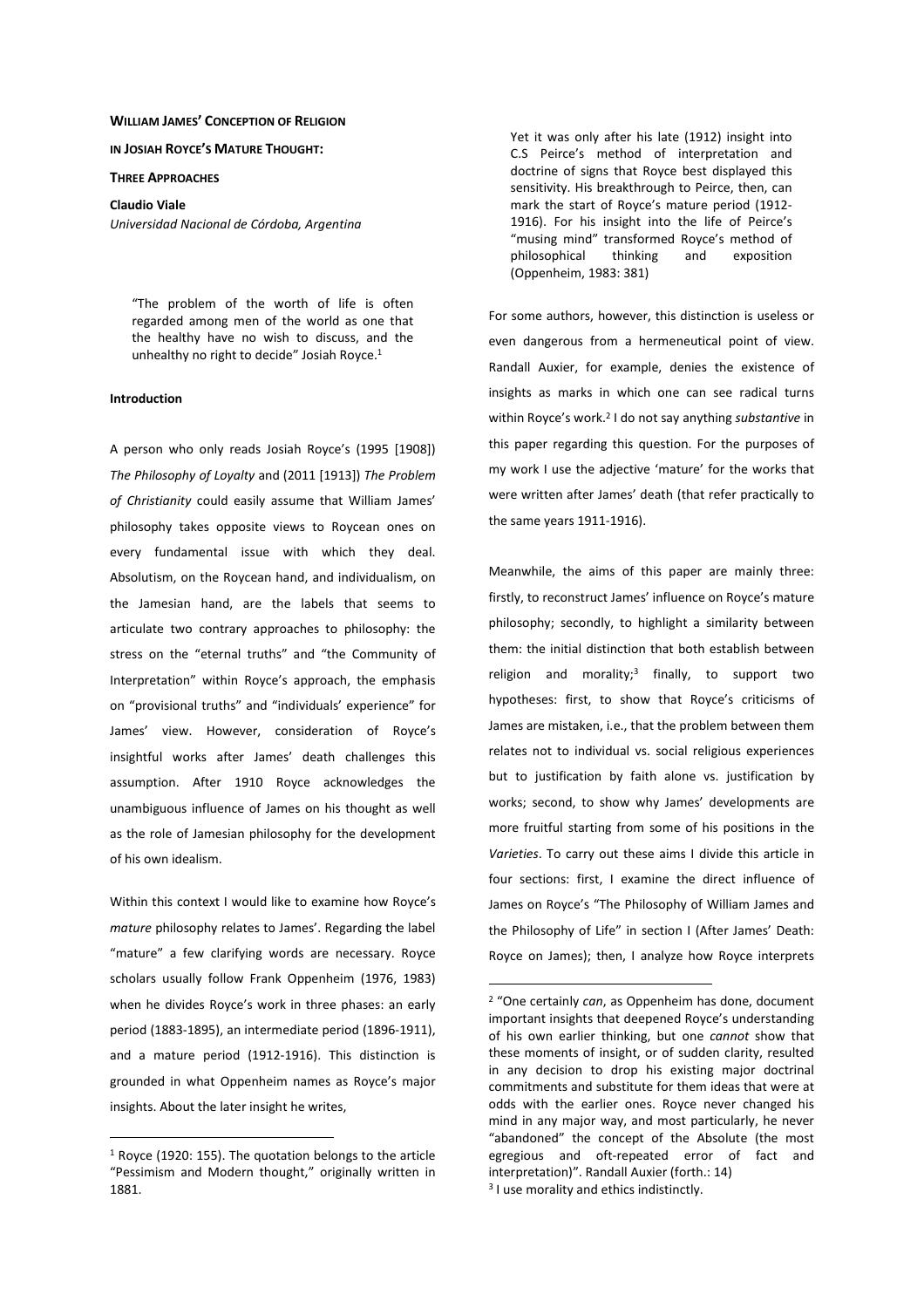James in *The Sources of Religious Insight* in section II (Beyond James: *SRI* and Individual's Religious Experience); after that, I refer to some aspects of *The Problem of Christianity* where Jamesian issues are taken in section III (Against James: *PC* and the Religion of Loyalty); fourthly, I develop my hypothesis in section IV (The Battle for Justification). Finally, I present some conclusions.<sup>4</sup>

### **I. After James' Death: Royce on James**

The first of my approaches refers to *WJ*. Royce sustains that James is an American philosophical giant of the stature of Jonathan Edwards and Ralph W. Emerson, i.e., a philosopher who was at the centre of the problems of his time.<sup>5</sup> This is one of the central statements of the essay, the first that Royce wrote after James' death.<sup>6</sup>From a philosophical perspective Royce highlights two aspects as essential for James' thought: that he was an evolutionist of the second generation (i.e., one more occupied with trying to understand the consequences of evolutionism than with continuous quarrels with religion), on the one hand; and that he was the outstanding head of the new psychology, on the other. Furthermore, Royce stresses the *American* character of James' philosophy with the following words:

<sup>6</sup>See, for example, the following statements of Vincent Buranelli: "James had only the warmest regard for Royce, even when denouncing him as a misguided absolutist. Royce would not let his aversion for pragmatism mar his admiration of James. His utterances over three decades prove that he was not simply honoring the precept *de mortuis nil nisi bonum ,* when after James's death in 1910, he wrote the appreciative memoir "William James and the Philosophy of Life"" (Buranelli, 1964: 76)

Viewed as an American, he belongs to the movement which has been the consequence, first, of our civil war, and secondly, of the recent expansion, enrichment, and entanglement of our social life. He belongs to the age in which our nation… has been attempting to find itself anew, to redefine its ideals, to retain its moral integrity, and yet to become a world power (Royce, 1911: 6)

Paradoxically, despite his Eastern background, as American James also embodied the *frontier's spirit*. In Royce's description, James was an example of the following *dictum*: "You can only win your way on the frontier in case you are willing to live there. Be, therefore, concrete, be fearless, be experimental" (Royce, 1911:23). Thus, James seems to represent the image of an intellectual pioneer, a fearless experimentalist that forges America's deepest philosophy. To examine James' work, stressing its American character, Royce divides his account in two parts: the first deals with religion; the second refers to ethics.

Regarding religion, Royce sustains in this essay the most sympathetic view he ever had on James. Although he explicitly rejects James' individualism, Royce rescues his egalitarianism: "James' view of religious experience is meanwhile at once deliberately unconventional and intensely democratic" (Royce, 1911*:*24). Two aspects should be pointed out here: firstly, both share unconventionality in looking for the ground of religion outside narrow theologies; secondly, both openly vindicate religion before the growing agnosticism of the day. In other words, one of the cores of James' influence, for Royce, lies in the fundamental consequence of *TheVarieties of Religious Insight*, 7 that is, the *vindication* of religion:

The result of this portrayal was indeed magical. The psychologists were aided towards a new tolerance in their study of religion. The evolution of religion appeared in a new light. And meanwhile many of the faithful, who had long

 $\overline{a}$ 

<sup>4</sup> Hereafter I refer to Royce's works in the following way: *The Philosophy of Loyalty* (*PL*), "William James and the Philosophy of Life" (*WJ*), *Sources of Religious Insight* (*SRI*) *The Problem of Christianity* (*PC*).

<sup>5</sup> See, for example, the following paragraph of *WJ*: "the essence of a philosophy, in case you look at it solely from a historical point of view, always appears to you thus: A great philosophy expresses an interpretation of the life of man and a view of the universe, which is at once personal, and, if the thinker is representative of his people, national in its significance" (Royce, 1911: 6)

<sup>7</sup> Hereafter *Varieties*.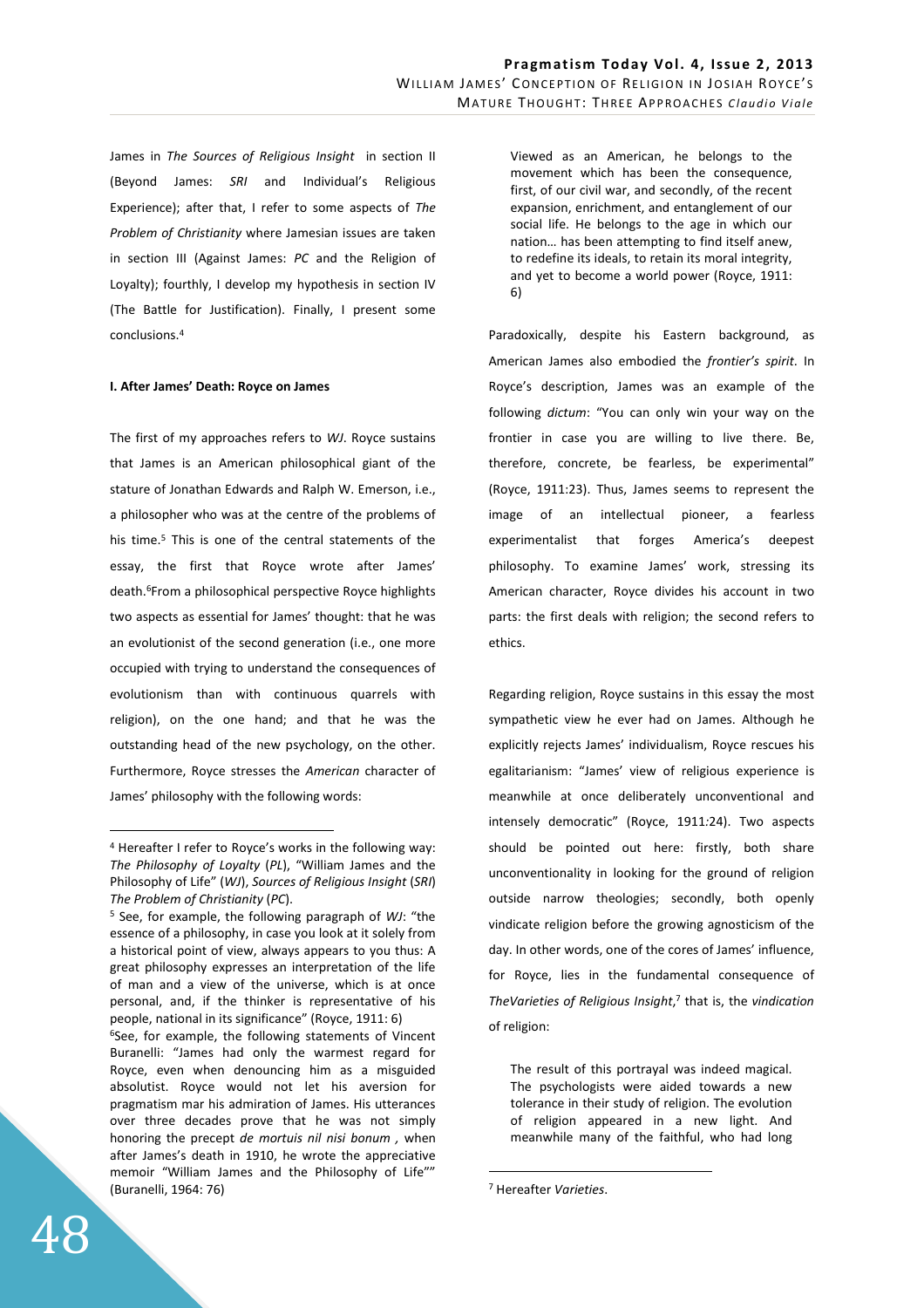been disheartened by the later forms of evolutionary naturalism, took heart anew when they read James' vigorous appeal to the religious experience of the individual as the most authoritative evidence for religion (Royce, 1911:21).

Despite this friendly picture, however, religion is not the best aspect of James' philosophy that Royce wants to highlight. James' individualism is insufficient to grasp the essence of religion, on the one hand, or it irremediably pervades the core of religion (its communal aspect), on the other.<sup>8</sup> As I will develop in the following sections, Royce sustains this interpretation in his next books: *SRI*  and *PC*.

Meanwhile, the second part of Royce's interpretation of James refers to ethics. Royce is not only describing James' philosophical development but he is pointing out the core of James' legacy: "He was, as a fact, profoundly ethical in his whole influence" (Royce, 1911: 36). For Royce, the best legacy of James should be looked for in his ethical attitudes and his ethical writings, particularly in "The Will to Believe"

If you want to estimate his philosophy of life in its best form, you must read or re-read, not the "Pragmatism," but the essays contained in the volume entitled "The Will to Believe." (Royce, 1911: 36).

Royce offers in his account a subtle and unorthodox explanation of "The Will to Believe." Usually, this article is interpreted as a way to defend the right of the believer to believe against the attack of agnostics or atheists. For Royce, instead, "The Will to Believe" is an ethical work

 $\overline{a}$ 

whose focus lies not in stressing the importance of *consequences* –as pragmatism sustains?- but remarking the centrality of individual's *ideal attitude* toward the world:

Our estimate of our world is not to be forced upon us by *any mereinspection of consequences*. What makes life worth living is not what you find in it, *but what you are ready to put into it by your ideal interpretation* of the meaning that, as you insist, it shall possess for you (Royce, 1911: 38, my italics).

Consequently, Royce is doing something more than depicting James' philosophy from a general point of view, i. e., he is stressing James' influence on his own philosophy. In his words:

… but I can assure you that I myself learned a great part of my own form of absolute idealism from the earliest expressions that James gave to the thoughts contained in "The Will to Believe" (Royce, 1911: 43).

In other words, Royce's interpretation of James in this essay is relevant for several reasons: firstly, he distinguishes between religion and morality within James' thought; after that, Royce acknowledges James' influence on his philosophy –particularly James' ethics; finally, he sustains that *individualism* is the core of religion while *interpretation* is the core of morality. I draw on the first two in order to articulate my argument. I will refer to them in the following sections, particularly in Section IV.

Meanwhile, I have said that James and Royce initially distinguish between religion and morality. Perhaps, the clearest Jamesian example is the following paragraph of the *Varieties*:

Morality pure and simple accepts the law of the whole which it finds reigning, so far as to acknowledge and obey it, but it may obey it with the heaviest and coldest heart, and never cease to feel it as a yoke. But for religion, in its strong and fully developed manifestations, the service of the highest never is felt as a yoke. Dull submission is left far behind, and a mood of welcome, which may fill any place on the scale

<sup>&</sup>lt;sup>8</sup> Regarding the distinction between collectivism and individualism, Del Castillo writes: "Following Robert Bellah, one could note that even those American ways of interpreting religion that emphasize community and external authority do *not* exclude personal freedom, autonomy as their central values. On the contrary, it is supposed that commandments and other norms liberate individuals from constrictions and allow them to be truly autonomous. The point, then, does not consist just in opposing religious *individualism* to *collectivism*, but rather in contrasting different ways of interpreting individuality" (Del Castillo 2002: 15).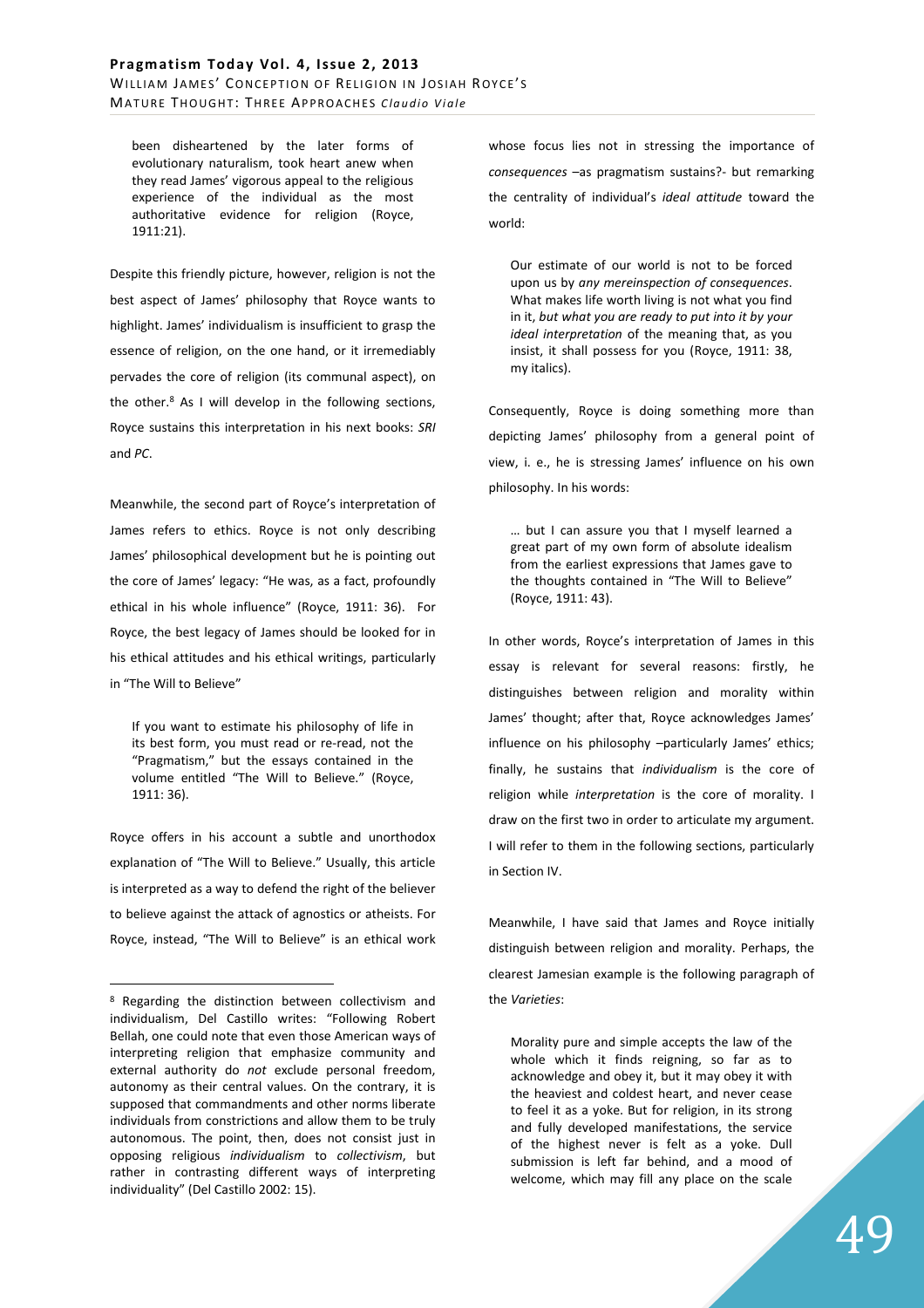between cheerful serenity and enthusiastic gladness, has taken its place (James, 1982 [1902]:  $41$ ).<sup>9</sup>

Royce sustains similar statements within *PC*:

For the moral cultivation just described is cultivation in "the law", that is, in the rules of the social will. But such cultivation breeds individualism; that is, breeds consciousness of self-will. And the burden of this self-will increased with cultivation (Royce, 2001 [1913]: 113).<sup>10</sup>

Therefore, both agree in that *mere* morality clearly distinguishes from religion. There exists, however, a crucial difference: for James, on the one hand, religion and ethics should be *always* sharply distinguished; Royce, on the other hand, initially distinguishes both aspects but looks for its *reunification* through his conception of loyalty. To sustain that James would make this kind of reunification is, in my view, Royce's crucial misinterpretation of James. In his words of *WJ*:

In consequence of all these features of his ethical doctrine a wonderful sense of the deep seriousness and of the *possibly divine significance* of every deed is felt in James's every ethical counsel (Royce, 1912 [1911]: 21, my italics).

Here one faces Royce's momentous error in his interpretation of James: James never looks to reconcile morality and religion, for this would be fatal for his entire conception. In other words, there is no *possibly divine significance* within ethics for James without destroying the religious justification *by faith alone*, which is one the essential grounds of his philosophy of religion. I will take up this issue again in Section IV. Before that, I examine Royce's interpretations of James in *SRI* and *PC*.

50

 $\overline{a}$ 

# **II. Beyond James:** *SRI* **and Individual's Religious Experience**

My second approach is based on Royce's interpretation of James' conception of religion in *SRI*. A first remark to be made turns on the link between *WJ* and *SRI*. Although they were written only a year apart, they depict different pictures of James. While in *WJ* Royce establishes a difference between morality and religion and acknowledges James' influence on his philosophy via morality, in *SRI* he only deals with James' thought as a proponent of individual religious experiences. In other words, only the James of the *Varieties* (the religious individualist in Royce's account) is considered in *SRI*; the James of the "Will to Believe" is put aside.

Meanwhile, for the purposes of my paper *SRI* is important for three reasons: first, Royce analyzes individual and social experiences regarding religion in relation to James; then, he expounds the conception of religion of loyalty that is the ground of *PC*; finally, he deals with the idea of the church as the zenith of religious insight. Therefore, from Royce's seven sources of insights (individual and social experience, reason, will, loyalty, sorrow and church) I examine three: individual experience, loyalty and church, as they are presented in *SRI*.

But, what is an insight for Royce? In *SRI* he offers this definition:

Insight is knowledge that makes us aware of the unity of many facts in one whole, and that at the same time brings us into intimate personal contact with these facts and with the whole wherein they are united. The three marks of insight are breadth of range, coherence and unity of view, and closeness of personal touch (Royce, 1940 [1912]: 6).

Meanwhile, insight relates to a Roycean postulate, the postulate of salvation:

<sup>&</sup>lt;sup>9</sup> Hans Joas pointed out this distinction between morality and religion in James's thought. See, for example, Joas (2000) chap. 3.

<sup>10</sup>Another example of Royce's position is the following paragraph: "This evil constantly increases. The Burden grows heavier. Society can, by its ordinary skills, train many of its servants, -servants who, being under rigid discipline, submit because they must… He may obey. That is conduct. But he will naturally revolt inwardly" (Royce, 2001 [1913]: 112-3).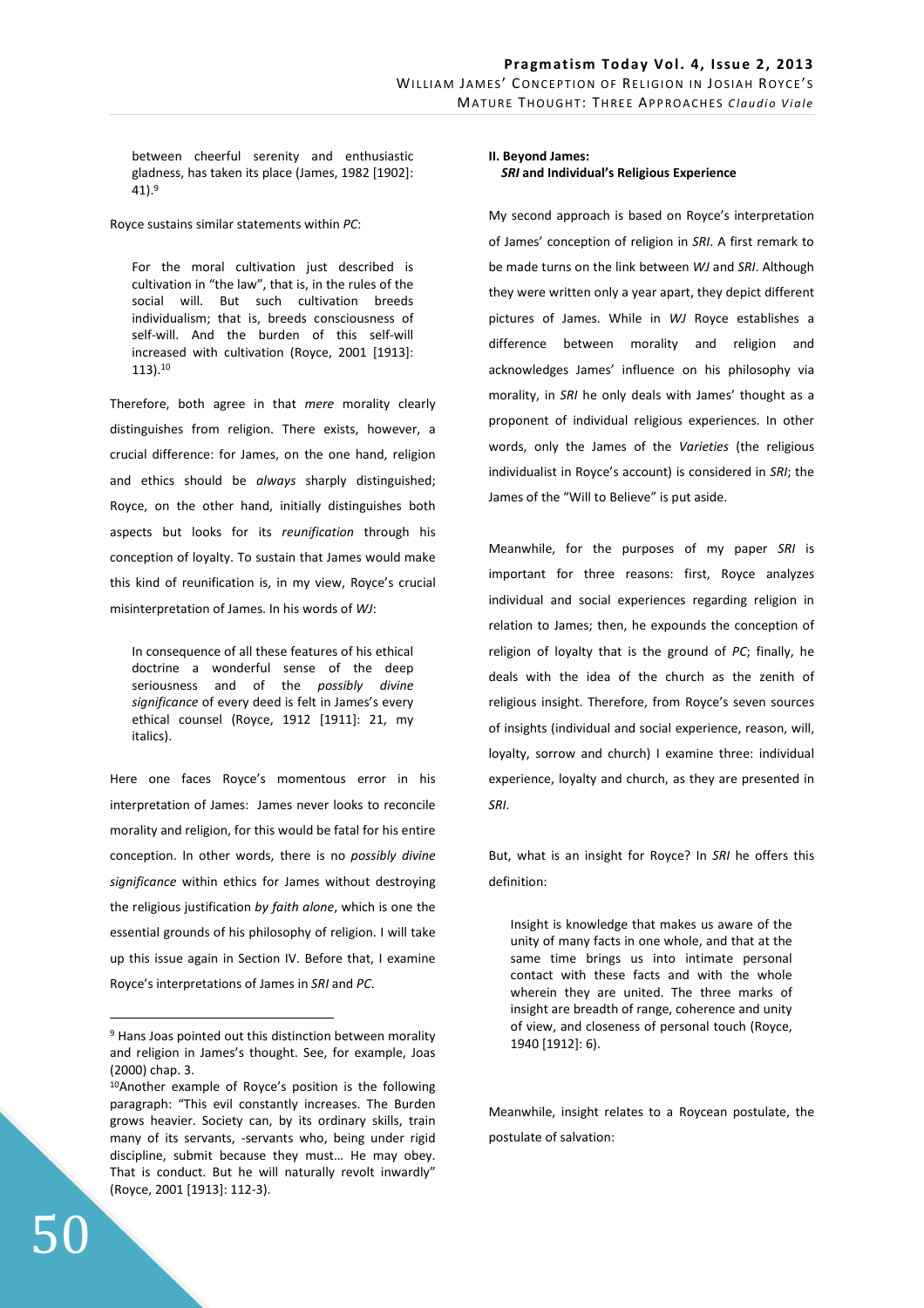The central and essential postulate of whatever religion we, in these lectures, are to consider, is the postulate that man needs to be saved. And religious insight shall for us mean insight into the way of salvation and into those objects whereof the knowledge conduces to salvation (Royce, 1940 [1912]: 9).

In other words, the need for salvation is a basic mark of religion for Royce and the insights are the sources to answer to this need (*SRI* 11-12). The core of the book, however, is based on the idea that there is a gradual difference of richness between primary and higher forms of insights, from individual experience to the church.

Consequently, individual religious experience is the most basic form of insight to the extent that it is the more capricious for Royce and needs to be supplemented.<sup>11</sup> Society then channels this energy toward more ordered forms. Although Royce refers to individualism in general, he is discussing James' conception in particular. Perhaps one of the most exquisite passages of *SRI* refers to the nature of individual religious experience:

James insists that the sources are mainly from within the individual and are only incidentally social. A religious discovery has in common with a poetic creation that fact that the religious genius, like the artist, sees his vision, and produces his spiritual miracle, in solicitude (Royce, 1940 [1912]: 63).

However, social experience as a source of religious insight is very limited, or, in Royce's expression, it is *narrow*. As I attempt to show in the following section, genuine individuals arise only from genuine societies, i.e., *natural* social experience –to use Royce's terminology- should be always supplemented by higher forms of insight. As with individual religious experience, thus, social religious experience should be supplemented

 $\overline{a}$ 

for other forms of insight within Royce's framework. Loyalty and church will be the insights that accomplish that task, i.e., they are the insights *par excellence*.

As is well known, Royce uses the term loyalty in one of his more popular books: *Philosophy of Loyalty*. The way for Royce to unify human beings' lives is through loyalty to a cause, i.e., to serve definite purposes. A higher cause, however, exists: the cause of loyalty to loyalty, a purpose that unifies detached human beings. In Royce's terms:

Moreover, that which I have called the cause of all the loyal, the real unity of the whole spiritual world, is not merely a moral ideal. It is a religious reality. Its servants and ministers are present wherever religious brotherhood finds sincere and hearty manifestation (Royce, 1940 [1912]: 279).

The point to be stressed is that Royce's philosophy sustains the necessity of an ideal order (contrary to the natural order) as a way to redeem individuals. This is a moral as well as a religious undertaking for Royce, which is fully grasped by a particular insight, the idea of church:

I call the community of all who have sought for salvation through loyalty the Invisible Church. What makes it invisible to us is our ignorance of the facts of human history and, still more, our narrowness in our appreciation of spiritual truth (Royce, 1940 [1912]: 280).

Royce's richest religious insight is the Invisible Church, i.e., the universal community of loyals. This church is invisible because it is not grounded in a visible and institutional church but in the moral action of individuals. Therefore, *SRI* could be read as Royce's attempt to edify a "natural religion," i.e., a religion that is not based on revelation, on the one hand, and that looks for universality beyond particular creeds, on the other. Royce is beyond creeds in *SRI* but he is also beyond James when he sustains that individual religious experiences are necessary as well as precarious. However, I think that Royce misses the target with his criticisms. In other words, the critical point, as I will show at length in the remaining sections, relates not to

<sup>11</sup> See, for example, the following statement of *SRI* "Without intense and intimate personal feeling, you never learn any valuable truths whatever about life, about it ideals, or about its problems; but, on the other hand, what you know only through your feelings is, like the foam of the sea, unstable -like the passing hour, doomed to pass away" (Royce, 1940 [1912]: 30).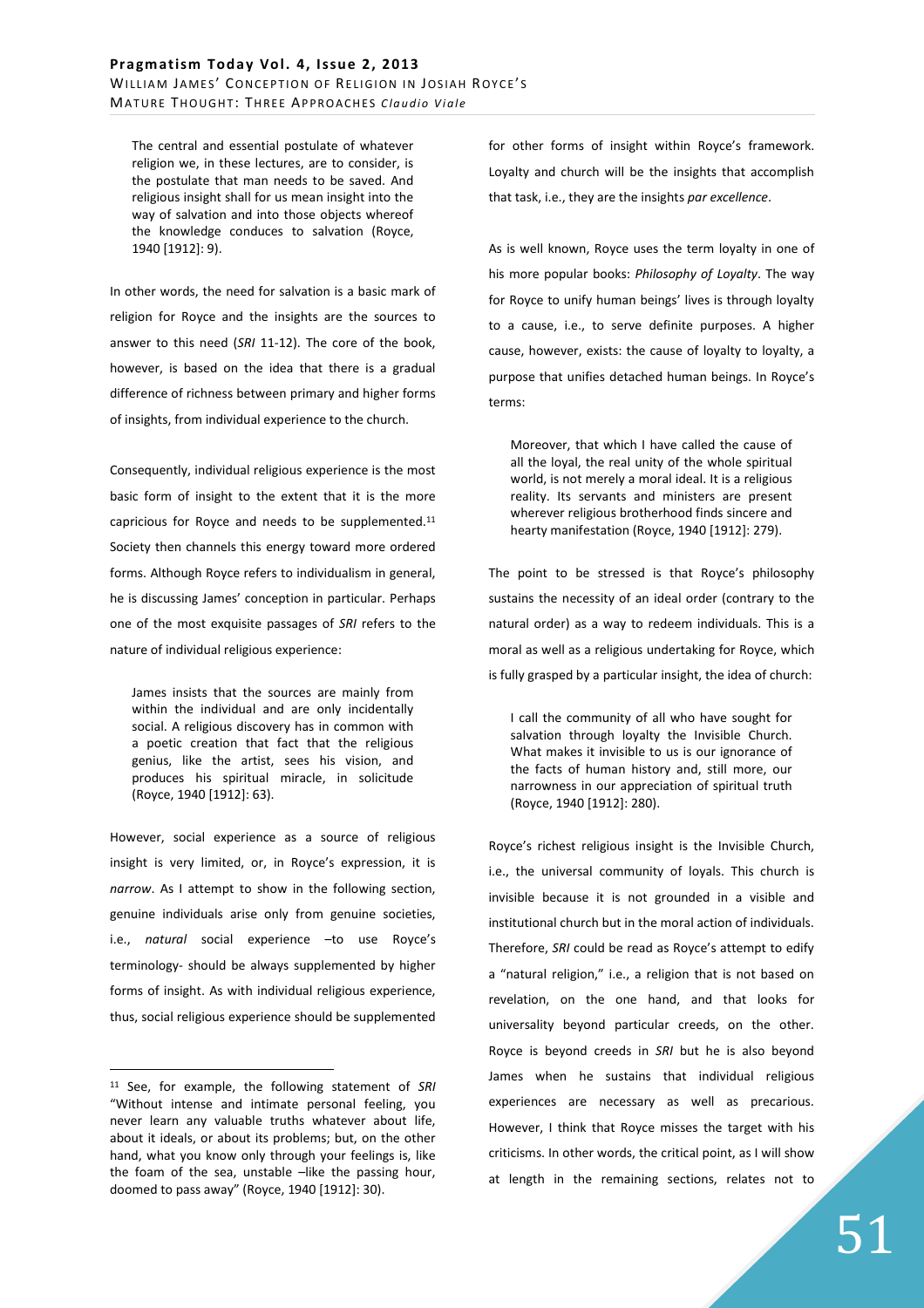individual vs. social religious experiences but to justification by faith alone or justification by works.

### **III. Against James:** *PC* **and the Religion of Loyalty**

The ground of my third approach is *PC*. It is well known that this book is the peak of Royce's mature thought where he attempts to merge his philosophy of loyalty, individual and collective religious experience, and to answer the question if in creed one can be modern and Christian simultaneously (Royce, *PC*, ). It is beyond the scope of this article to analyze at length Royce's theses and my purposes are limited to Royce's interpretation of James' conception of religion. Regarding religion, it should be said that Royce departs from James' views in *WJ*. Consequently, James' *Varieties* appears, at the very beginning of *PC*, as an intellectual endeavor in the antipodes of his own project:

Yet in one very important respect the religious experience upon which, in this book, I most depended, differs very profoundly form that whose "varieties" James described. *He deliberately confined himself to the religious experience of individuals. My main topic is a form of social religious experience… This social form of experience is that upon which loyalty depends*. James supposed that the religious experience of a church must needs be "conventional," and consequently must be lacking in depth and sincerity… this, to my mind, was a profound and a momentous error in the whole religious philosophy of our greatest master in the study of the psychology of religious experience (Royce, 2001 [1913]: 40-1, my italics).

I analyze two categories of Royce's *PC* that are relevant for my work: loyalty and church. Regarding the first, one cannot appreciate many differences between *SRI* and *PC* in relation to the concept of loyalty. In the latter he writes that

Loyalty, if it comes at all, has the value of a love which does not so much renounce the individual self as devote the self, with all its consciousness and its powers, to an all-embracing unity of individuals in one realm of spiritual harmony, the object of such devotion is, in ideal, the community which is absolutely lovable, because

absolutely united, conscious, but above all distractions of the separate self-will of its members. Loyalty demands many members, but one body; many gifts, but one spirit (Royce, 2001 [1913]: 132).

There exists, then, the same purpose: the unity of individuals through a universal cause, loyalty to loyalty. This is a persistent view of Royce's in his intermediate and mature period. Meanwhile, regarding church one can see the same *spirit* in *SRI* and *PC*:

For the true Church, as we will see, is still a sort of ideal challenge to the faithful, rather than an already finished institution, -a call upon men for a heavenly quest, rather than a present possession of humanity. "Create me," –this is the word of the Church, viewed as an idea, addresses to mankind (Royce, 2001 [1913]: 77).

There exists, however, some differences: firstly, while the idea of invisible church is genuinely universal the idea of church in *PC* circumscribes itself to Christianity as the superior religion of loyalty;<sup>12</sup> secondly, Royce takes again revelation as necessary, i.e., as an indispensable condition for the interpretative role of Paul. I will take up these topics again in Section IV. Consequently, while *SRI* is an attempt to edify a natural religion, *PC* is an effort to give simplicity and modernity to Christianity appealing to social bounds.

Based on Royce's purposes and developments in *PC*, then, one can find that Royce and James differentiate each other on at least three points: first, while James circumscribes himself to "religious geniuses" Royce

<sup>12</sup> An example of this is the following paragraph of *PC*: "other religions have been inspired by loyalty. Other religions have identified a community with a divine being. And, occasionally… non-Christian thinking and non-Christian religion have conceived an ideal community as inclusive as mankind, or as inclusive as the whole realm of beings with minds, however vas that realm may be.

But historically speaking, Christianity has been distinguished by the concreteness and intensity with which, in the early stages of its growth, it grasped, loved and served its own ideal of the visible community, supposed to be universal, which is called its Church" (Royce (2001) [1913] 134).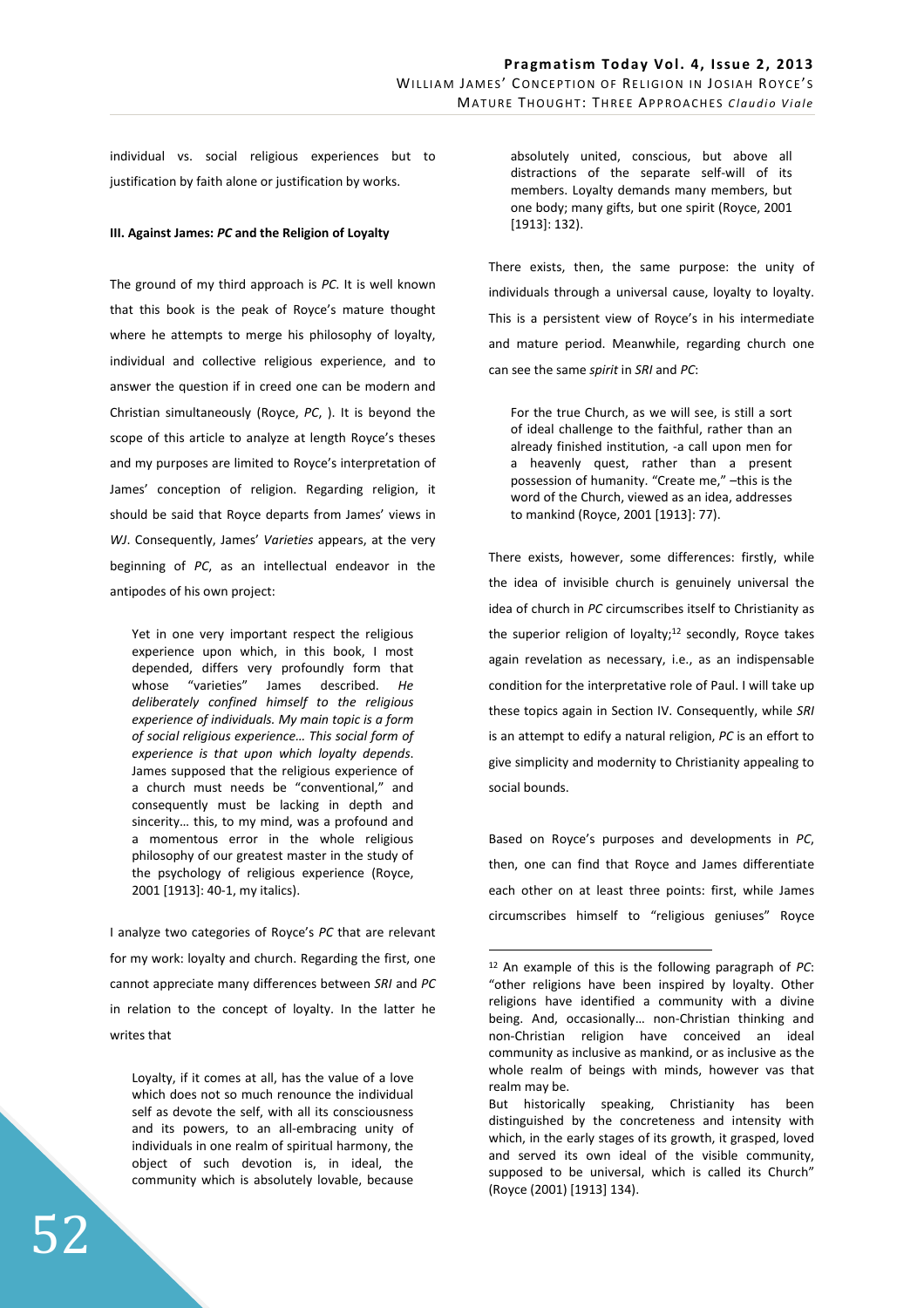attempts to analyze religious experiences as could be lived for anybody; second, James highlights the subconscious aspect of religion within *Varieties'* final chapter, while Royce openly says that his view of religion is grounded in a conscious effort to be loyal; third, while James clearly distinguishes between morality and religion, Royce wants to join them. Let me put the first two points aside and focus on the latter one.

Despite their differences, I have said before that Royce and James agree *primarily* to distinguish between morality and religion. In this sense, at the core of *PC* lies a kind of dialectical movement: the *natural* man has natural ties with his society that can be overcome only through an act of unconditional love or, in Roycean terms, through a loyal act. I have highlighted some features of loyalty above. So, through loyalty morality and religion link each other. In his terms,

Although this was so far a too abstract conception to conquer the world of contending powers, the spirit of loyalty was also not without its religious relationships, and tended, to make the moral realm not only a world of human consciousness, but a world of divinely ordained unity (Royce, 2001 [1913]: 96)

In a similar way to Royce, James also uses a dialectical schema to explain the redemption of the sick souls. But the ways in which those souls are saved never includes a *moral* salvation. There are aesthetic redemptions, mystical ones, etc. but never moral redemption. What is more, the forms of redemption in James are essentially anti-moralistic:

Under these circumstances the way to success, as vouched for by innumerable authentic personal narrations, is by an anti-moralistic method, by the "surrender" of which I spoke in my second lecture. Passivity, not activity; relaxation, not intentness, should be now the rule (James, 1982 [1902]: 110)

This is what I call James' *Lutheranism*: the idea of salvation by faith alone.<sup>13</sup> Although there are outstanding differences between Martin Luther's and James' conceptions, James several times refers to Luther's idea of salvation by faith as a way to give place to genuine religious feelings. In the *Varieties* this Lutheranism appears in passages like the following one:

On the whole, one is struck by a psychological similarity between the mind-cure movement and the Lutheran and Wesleyan movements. To the believer in moralism and works, with his anxious query, "What shall I do to be saved?" Luther and Wesley replied: "You are saved now, if you would but believe it." And the mind curers come with precisely similar words of emancipation (James, 1982 [1902]:107-8)

In other words: from a psychological and philosophical point of view as well, James thinks that religious experience can be grasped only if one already has a belief in salvation. Moral action, therefore, adds nothing to this state. On the contrary, if one incorporates the moral dimension one destroys the radicalism of the belief because salvation turns on the works of the individual and, in this case, applies James' statement against the "moral athletes"

The moralist must hold his breath and keep his muscles tense; and so long as his athletic attitude is possible all goes well—morality suffices. But the athletic attitude tends ever to break down, and it inevitably does break down even in the most stalwart when the organism begins to decay, or when morbid fears invade the mind… The sanest and best of us are of one clay with lunatics and prison inmates, and death finally runs the robustest of us down. *And whenever we feel this, such a sense of the vanity and provisionality of our voluntary career comes over us that all our morality appears but as a plaster hiding a sore it can never cure* (James, 1982 [1902]: 46-47, my italics)

<sup>&</sup>lt;sup>13</sup> It is well known that Lutheranism refers not only to salvation by faith alone but to the principle of *sola scriptura*. James refers only to faith and he says nothing of the second principle. In this frame when I spike of Lutheranism I refer only to the principle of justification by faith alone.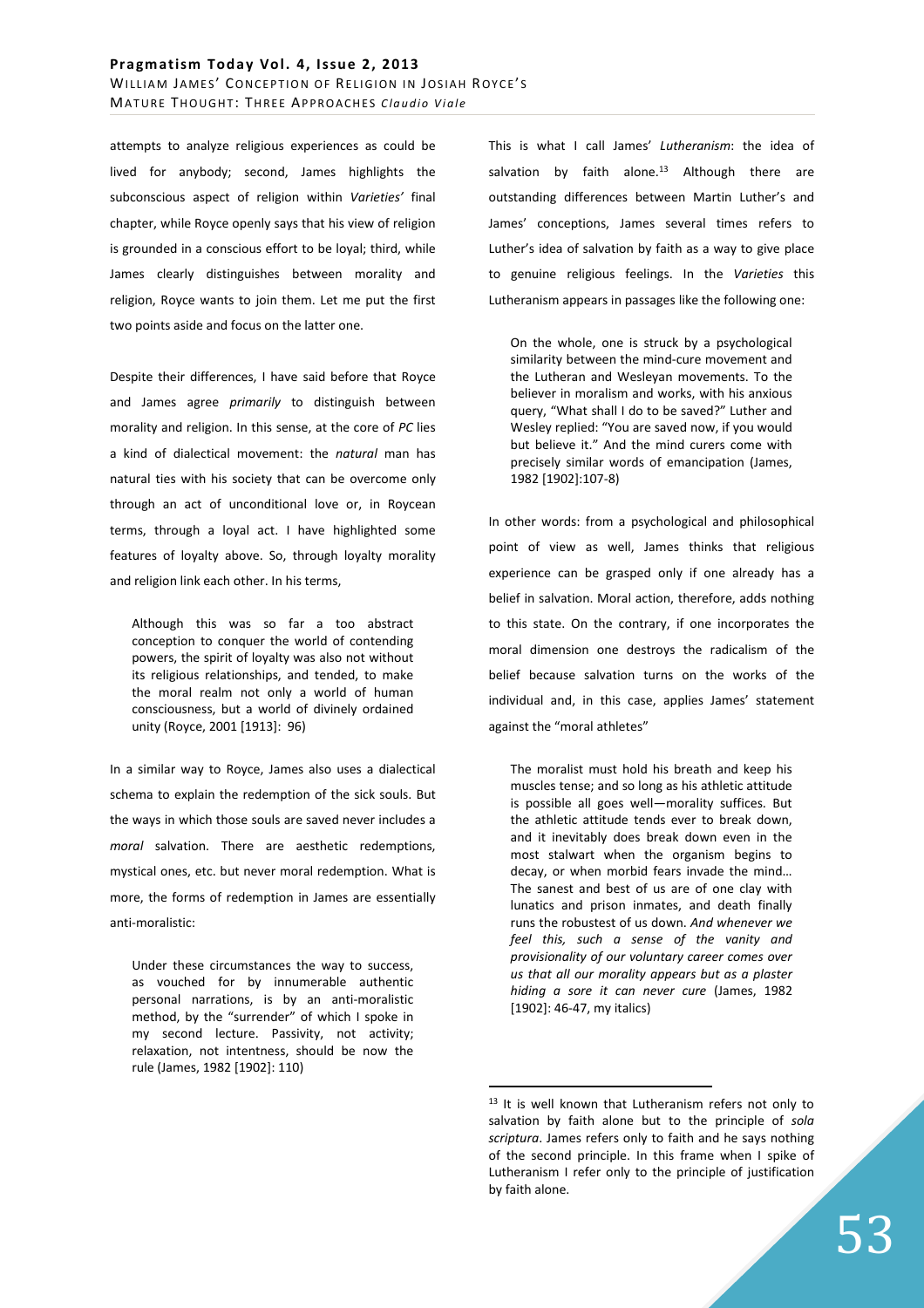At least for some temperaments, for James, morality never cures. In other words, James thinks that moralism destroys the most genuine aspect or religious experience while Royce thinks that without moral religious experience lacks fundamental features.

### **IV. The Battle for Justification**

After comprehensively researching Royce's and James' philosophical relationship, Oppenheim writes that "it seems no exaggeration to say that William James was even more present to Royce's reflections after James' death" (Oppenheim, 2005: 86). Furthermore, following Oppenheim, Royce's philosophy seems to correct or supplement (or both) James' thought:

American philosophy is indebted to Royce for his crucial correction of William James' one-sided approach to religious experience. Counterbalancing James' individualistic tone, Royce insisted on communal religious experience and on the form, depth, and potential genuineness of such experience (Oppenheim, 1987: 310).

I think this correction is not possible and can be added to several examples of misunderstandings between James and Royce. Against James' interpretation of Royce, for example, Vincent Colapietro accurately highlights that Royce's conception of the Absolute does not attempt to sustain *moral holidays* but to transform lost causes in the most genuine ones.<sup>14</sup> Another instance turns on James' view of Royce's temperament as *healthy*. This is openly mistaken because it does not consider that Royce continuously employs the conception of the natural as a stage to be overcome. Consequently, contrary to James' interpretation, Royce rejects once-born philosophy and develops a twice-born one.

On the opposite side, meanwhile, Royce erroneously interprets one of James's philosophical cores to revolve around the notion that moral redemption can have a

<sup>14</sup> Colaprieto (2011).

 $\overline{a}$ 

religious aspect. Furthermore, Oppenheim and Royce think that it is possible to supplement James' conception of religion with a social ideal source of religious insight. Therefore, they would take James' pearl (the vital faith) and the conceptions of loyalty and church to make the religious experience more adequate.

In my view James and Royce converge on two essential issues: firstly, both sharply distinguish religion and *mere* morality; secondly, both stress the importance of the dark side of the existence. Regarding the first issue, I noted above not only that James draws this distinction without any attempt to later reconcile morality and religion, but that Royce establishes a distinction between moral and religion only to attempt to unify them through his theory of loyalty. Meanwhile, the second issue reveals an important coincidence: that their conceptions of "natural man" (Royce) and "sick souls" (James) have some similarities. In other words, both conceptions need a kind of redemption; the condition of the natural man and of the sick soul must be overcome and this is *primarily* a religious task.<sup>15</sup>

Despite this convergence my argument is that James' and Royce's conceptions cannot be coherently complemented (as sustains Royce and nowadays Oppenheim). They entail two contrary views of religion: justification by faith alone, on the one hand, and justification by works, on the other. For James, salvation presupposes faith and faith requires relaxation and not action. In other words, the state of faith is all that one needs to have a religion. He thinks that morality brings anxiety about individual action while religion essentially brings relaxation. On the other hand, Royce acknowledges a role for faith in *SRI*. His mistake, from a Jamesian framework, lies in trying to supplement faith with action because it destroys the essential psychological task of religion: to bring peace to

<sup>&</sup>lt;sup>15</sup> There are also non-religious redemptions for James in the *Varieties*. They are, however, beyond the scope of my work.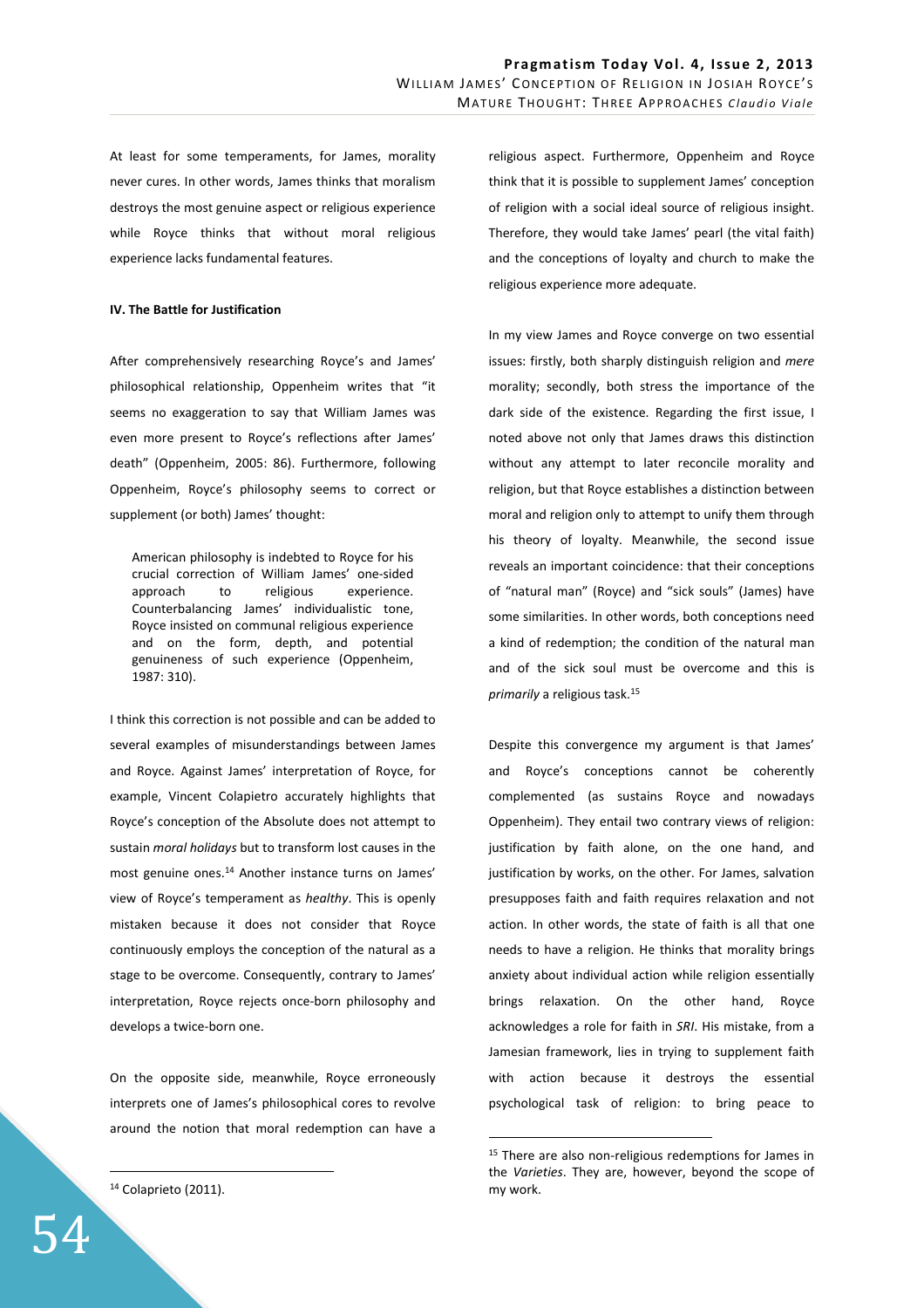individuals through their relationships with "higher powers."

The decisive question is the following: is it necessary to link religion and morality? Regarding this question I have shown that James thinks that it is not necessary to join religion and morality and that eventually moralism destroys faith. On the other hand, Royce sustains that without morality one cannot grasp the complexity of religious experience. So, how can one decide between these contrary approaches?

I think that two topics are important for this analysis: first, some issues that James deals with in the *Varieties*; and second, the relevance of James' and Royce's Protestant background. Regarding the first, James in the *Varieties* magisterially shows that there are several forms of religiosity: the once-born, the sick souls and the twice-born. In other words, the point of James' *Varieties* does not revolve mainly around his individualism but around the descriptive pluralism he offers in his phenomenology of the religious souls. Without attempting a detailed analysis of James' view, one can appreciate a pluralistic endeavor to capture essential features of religion.

One could say, then, that Jamesian pluralism fits better with the modern world than Royce's moral monism. But I think that there is something more: James' view depicts a more empirical sensibility and this sensibility grasps better the irreducibility of religious feelings than moral monism. In other words, there can be some links between morality and religion, to take Royce's purposes, but these are *contingent* links. This contingency is shown in the heart of James' *Varieties*: healthy souls, for example, need some kind of moral milieu to develop. On the other hand, sick souls need some kind of antimoralistic redemption. Consequently, *morality is not essential for religion*. Therefore, James' pluralism and James' *Varieties* as well seem to be more sensitive to the many faces of religious experiences.

What is the core of religion? Morality has only contingent ties with religion. Another possibility is to appeal to faith. James shows that only faith can be considered a nucleus shared by several religious temperaments: first, the healthy ones are the examples of pure faith to the extent they trust that everything is going well in the universe; second, the sick souls need a strong faith to overcome their natural tendency to morbidity; finally, the twice born, who have recovered because they had faith. So, the nucleus of religion turns on faith and justification by faith, which have indispensable ties with religious feelings, while works and justification by works alone have contingent links with religion.

How does this account relate to the Protestant background of James and Royce? In my view Royce did not see something that James clearly perceives: the religious power of individuals. Confronted with an age of growing secularization James radicalizes the best aspect of the Reformation, conceiving that, in religion, everyone is a pastor:

The pivot round which the religious life, as we have traced it, revolves, is the interest of the individual in his private personal destiny. Religion, in short, is a monumental chapter in the history of human egotism. The gods believed in whether by crude savages or by men disciplined intellectually—agree with each other in recognizing personal calls. Religious thought is carried on in terms of personality, this being, in the world of religion, the one fundamental fact. To-day, quite as much as at any previous age, the religious individual tells you that the divine meets him on the basis of his personal concerns (James (1902) 472).

This is why James sounds paradoxically more modern than Royce who explicitly looks to conciliate modern thought with Christian creeds: "can the modern man consistently hold a Christian creed?" (Royce 2001 [1913] 65). Royce is still trapped with an old vocabulary ("atonement," "original sin" above all "Church") while James, in the words of Charles Taylor, prefigures our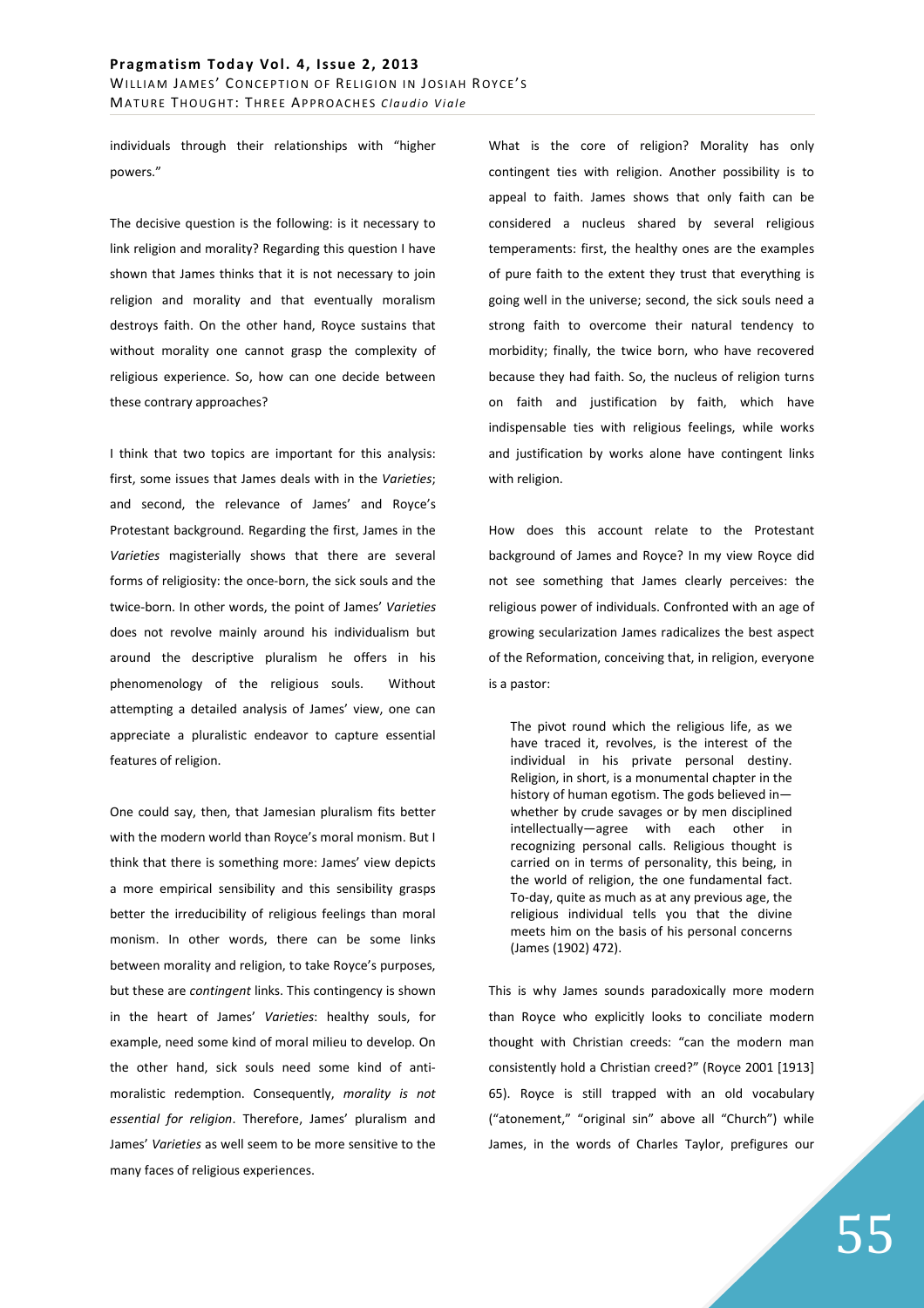post-Durkheimian era.<sup>16</sup> To put it another way, Royce is still talking with words that reference a Catholic tradition prior to the Reformation. On this point I openly disagree with Oppenheim (1987: 311) who sustains that Royce's Protestant background causes a shortcoming in his philosophy. On the contrary, he was not Protestant enough to see the power of individuals.

What, then, is the problem with the use of the term Church? There are several problems in Royce's thought with this term. First, his conception of church depends on his conception of morality and, therefore, the church –invisible or ideal- is a community of moral agents. This does not allow him to understand the sick souls, for example, as a religious phenomenon as described by James; second, derived of the first, the idea of church as a community of moral agents puts aside faith as the essential core of religion; finally, Royce puts aside the best aspects of *SRI*–it does not deal with revelationhighlighting that Christianity is the superior religion of loyalty in *PC*. Consequently, his conception of a natural religion surrenders before Christianity.<sup>17</sup> As I have said before moral can have a contingent link with religion, but Royce's conception of church does not grasp this phenomenon because it interprets the connection between moral and religion as necessary.

#### **Conclusion**

I have examined three approaches of Royce's mature philosophy to James' conception of religion. In *WJ* he acknowledges James' influence on his philosophy and establishes a distinction between religion and morality. After that, he departs from James' philosophy in *SRI* dealing only with the James of the *Varieties*. In other words, in *SRI* Royce goes beyond James. Meanwhile in *PC* Royce presents their works as opposites: an individual account of religious experience vs. a social explanation of religious experience. Therefore, in some ways Royce writes *PC* against James. In *SRI* and *PC* as well, Royce puts aside the James of the "Will to Believe" and criticizes the James of the *Varieties*. Moreover, he does not recover the distinction he made between morality and religion within James' work.

I have attempted to point out that Royce is mistaken in his interpretation of James (the opposition between individual and social views). What is at stake between them is the clash between the idea of justification by faith and the idea of justification by works respectively. Within this frame I have tried to show that James's philosophy of religion fits better with the modern religious pluralism, on the one hand, and that the *Varieties* help us to establish a contingent relationship between religion and moral, on the other hand.

16 See Charles Taylor (2002). <sup>17</sup> See Footnote 12.

56